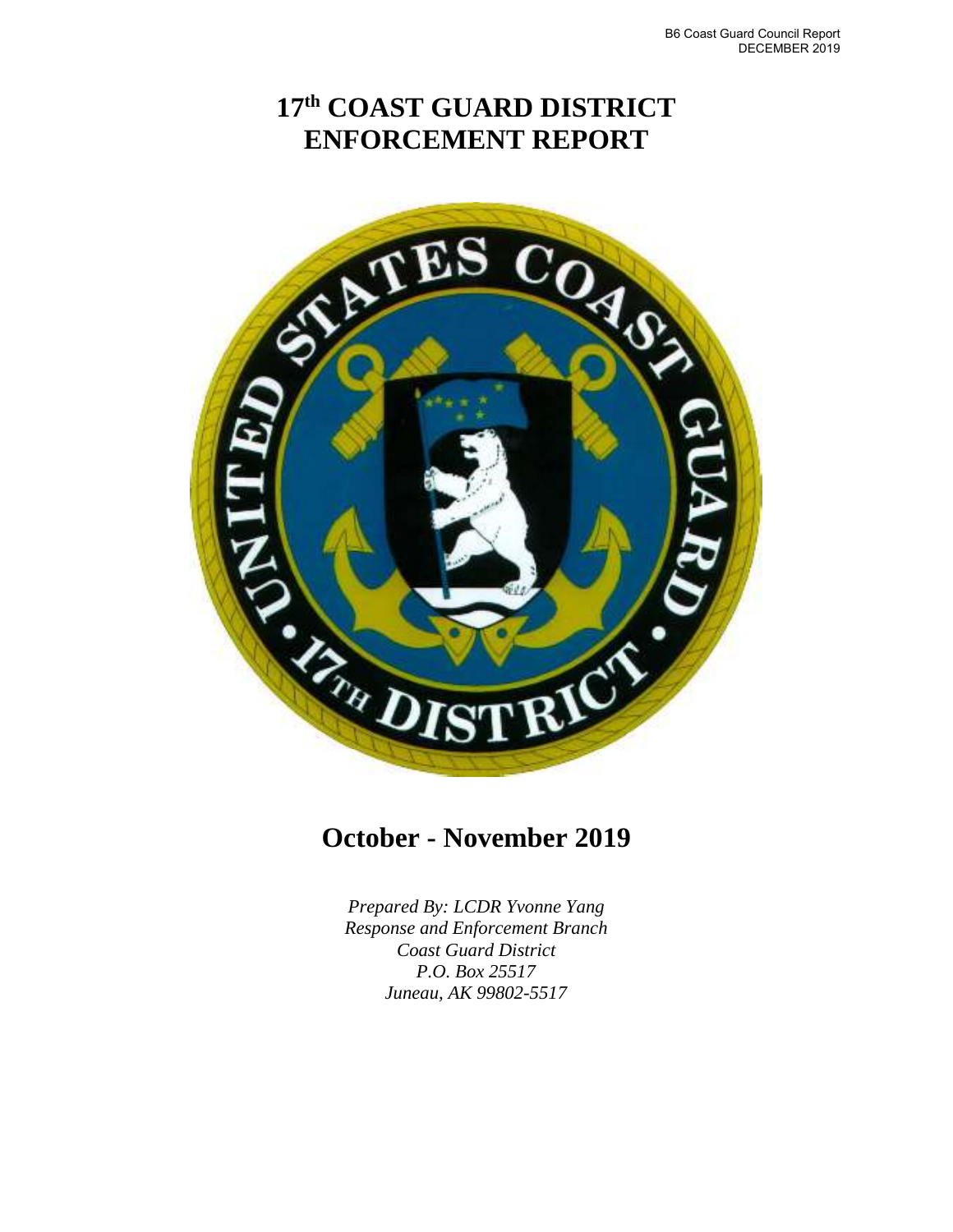### **Table of Contents** Page

# **Appendices**

| Appendix B October – November 2019 Federal Fisheries Boardings without Violations 7-8 |  |
|---------------------------------------------------------------------------------------|--|
| Appendix C October – November 2019 Federal Fisheries Boardings with Violations        |  |

# **Figures**

## **List of Abbreviations**

| CFVS – Commercial Fishing Vessel Safety                   | HSDN – High Seas Drift Net                 |
|-----------------------------------------------------------|--------------------------------------------|
| FBS - Russian Federal Border Service                      | MBL - US/Russian Maritime Boundary         |
| $FF/V - Foreign Fishing Vessel$                           | NPSC – North Pacific SAR Coordinator       |
| GOA – Gulf of Alaska                                      | SAR – Search and Rescue                    |
| HC-130 – USCG Fixed-Wing Aircraft                         | <b>UMIB</b> - Urgent Marine Info Broadcast |
| HEC/MEC - High/Medium Endurance Cutters                   | WLB-225ft Buoy Tender                      |
| $HH65/60 - CG$ helicopter                                 | WPB - 110ft Patrol Boat                    |
| <b>MARB</b> – Marine Assistance Request Broadcast         | POB – Persons on board                     |
| CGC – Coast Guard Cutter                                  | $IVO - In the vicinity of$                 |
| <b>SMC</b> – SAR Mission Coordinator                      | MEDEVAC - Medical Evacuation               |
| $NVG - Night Vision Goggles$                              | <b>AVDET</b> – Aviation Detachment         |
| FOL – Forward Operating Location                          | HFP – Health Force Partners                |
| <b>EPIRB</b> - Emergency Position Indicating Radio Beacon |                                            |
|                                                           |                                            |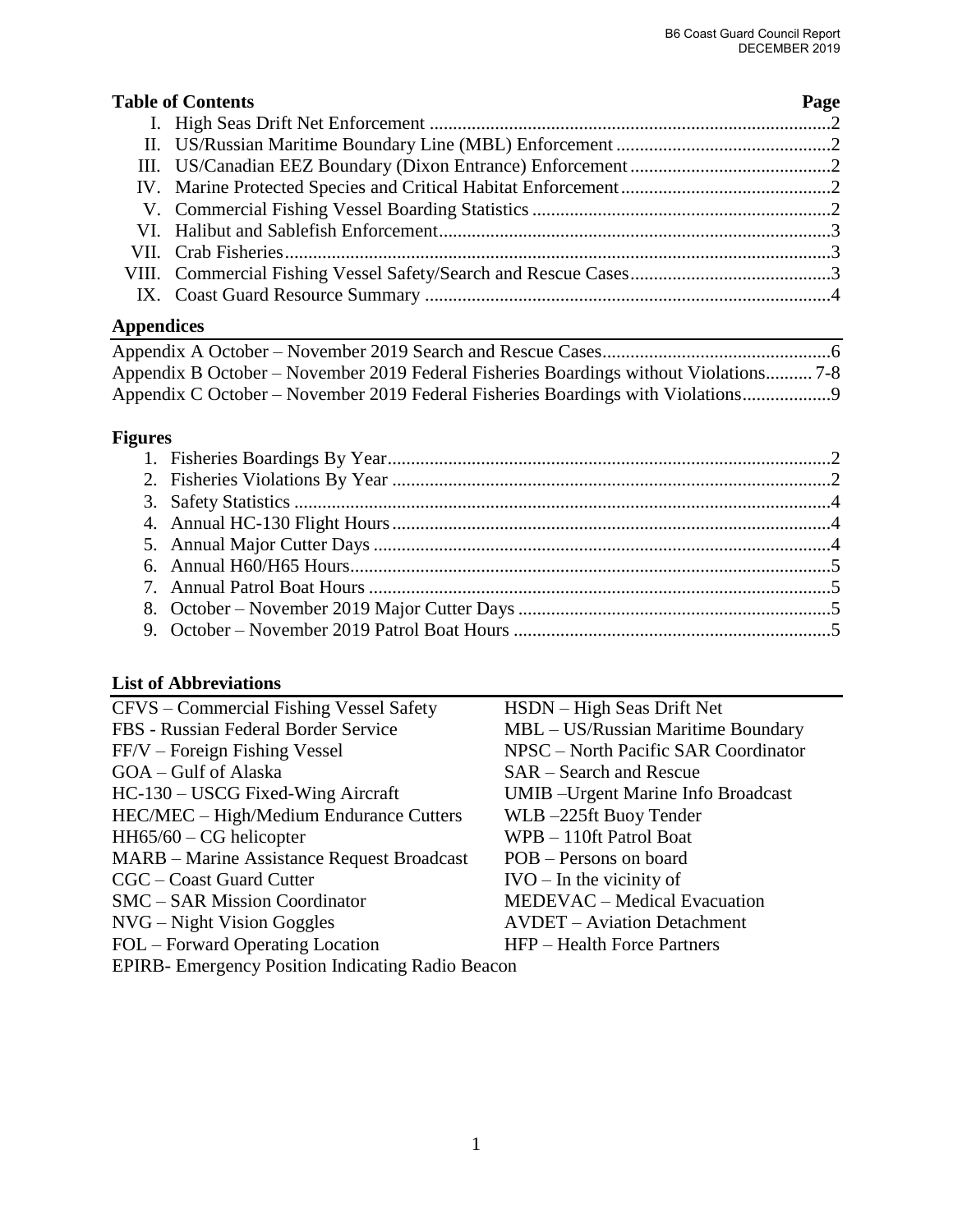### **I. High Seas Drift Net (HSDN) Enforcement**

There were no HSDN enforcement activities conducted during the reporting period.

#### **II. U.S./Russian Maritime Boundary Line (MBL) Enforcement**

There was low activity along the MBL from October through November with an average of 2 vessels detected within 20 miles of the MBL. There have been no detected incursions by FFVs into the U.S. EEZ this season.

USCG participated in the 24th Annual Virtual Conference of the Parties to the Convention on the Conservation and Management of Pollock Resources in the Central Bering Sea. The Allowable Harvest Level (AHL) was set at zero for 2020 because the minimum biomass level needed to trigger a non-zero AHL has not been reached in accordance with the Convention Annex. The Parties agreed to adopt the same terms and conditions for trial fishing in 2020 as agreed to at the 2010 Annual Meeting. There have been increased pressures from member nations to re-open fishing in the High Seas Pocket of the Central Bering Sea.

#### **III. U.S./Canadian EEZ Boundary (Dixon Entrance) Enforcement**

 There was light fishing activity during the reporting period along the U.S.-Canadian EEZ boundary in the vicinity of Dixon Entrance. All Canadian fishing vessels sighted were south of the A-B line and no incursions into U.S. waters were detected.

#### **IV. Marine Protected Resources and Critical Habitat Enforcement**

The Coast Guard monitors more than 151 critical habitat areas around Alaska each month as part of routine cutter and aircraft patrol activity. There were no request or flights in support of marine protected resources during the reporting period.

#### **V. Commercial Fishing Vessel Boarding Statistics**

 violations onboard 8 vessels, and 7 fisheries violations onboard 4 vessels. Figures 1 and 2 show the historic trends for boardings and violations. Appendices B and C list the boardings which There were 62 domestic fisheries and fishing vessel safety boardings conducted by the U.S. Coast Guard during the reporting period. These boardings resulted in a total of 14 safety occurred during the reporting period.







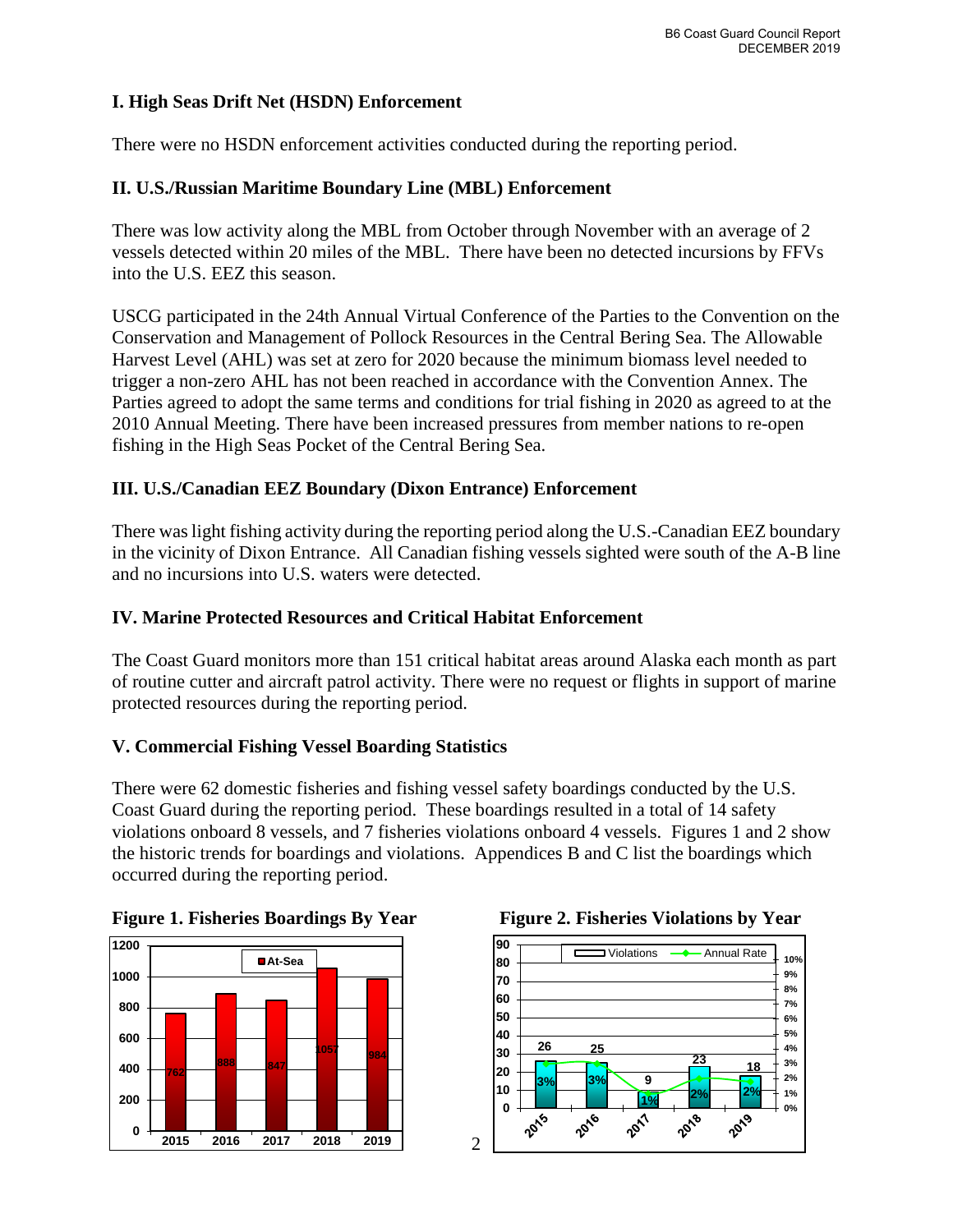#### **Oct - Nov 2018 Boardings Oct - Nov 2019 Boardings**

### **VI. Halibut and Sablefish Enforcement**

 during the reporting period. There were 11 boardings of IFQ halibut vessels, detecting 3 safety violations, and 6 fisheries violations. There were 7 boardings of IFQ sablefish vessels, with no violations detected. There were 7 boardings of vessels targeting both IFQ halibut and sablefish, with 1 safety violation detected and no fisheries violations. 1 voyage was terminated for significant Coast Guard patrols completed 29 boardings on fishing vessels targeting halibut and sablefish safety concerns.

 There was 1 boarding on a charter vessel targeting halibut, with no violations detected. There were 3 boardings on recreational vessels targeting halibut, with no violations detected.

#### **VII. Crab Fisheries**

Air Station Kodiak deployed an MH-60 to Cold Bay for the Bering Sea crab season opening. The MH-60 remained in Cold Bay through 8 November and is scheduled to return on 15 January 2020 as activity increases in the Bering Sea and Aleutian Island crab and trawl fisheries.

The CGC ALEX HALEY and JOHN MIDGETT conducted 3 boardings on fishing vessels targeting crab, and representatives from District 17's Commercial Fishing Vessel Safety division travelled to Dutch Harbor, AK prior to the crab opener to conduct courtesy safety exams and outreach.

### **VIII. Commercial Fishing Vessel Safety/Search and Rescue Cases**

 distress signals, and not having buoyant apparatus. A comprehensive list of violations can be During the reporting period, 14 safety violations were detected on 8 vessels. There were 4 voyage terminations due to expired survival craft, expired hydrostatic releases, expired visual found in Appendix C.

There were 5 search and rescue (SAR) cases involving fishing vessels in U.S. waters, resulting in 2 lives saved, no lives lost, and one vessel lost. Appendix A provides a comprehensive list of SAR cases involving fishing vessels over the reporting period.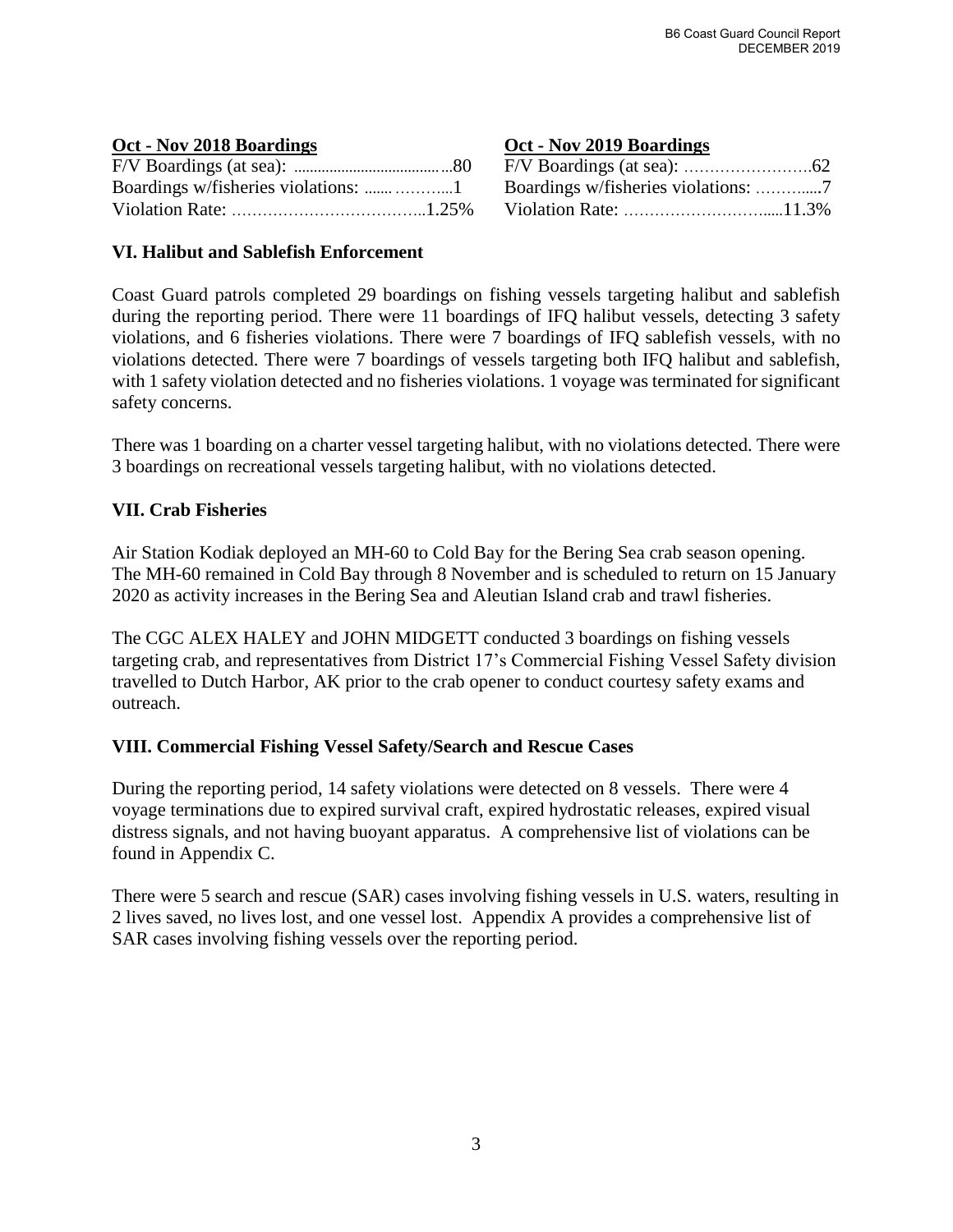### **Figure 3. Historical Overview of CFVS Statistics**



#### **Safety Statistics by Year**

#### **XI. Coast Guard Resource Summary**

Figures **4 - 7** show the *annual* aircraft law enforcement hours, Medium and High Endurance Cutter days, and Patrol Boat hours used in the Seventeenth District. Figures **8-9** show the same information over the last three years for major cutters and patrol boats over the *reporting period only*.



#### Figure 4. Annual HC-130 Hours Figure 5. Annual Major Cutter Days

| 1 WHEC patrolled30 days     |
|-----------------------------|
| 1 WMEC patrolled30 days     |
|                             |
|                             |
| Total Cutter patrol128 days |





### **Oct - Nov 2018 Oct - Nov 2019**

| Total Cutter patrol128 days  |  |
|------------------------------|--|
| 7 WPB/FRCs patrolled 68 days |  |
|                              |  |
| 1 WMEC patrolled30 days      |  |
| 1 WHEC patrolled30 days      |  |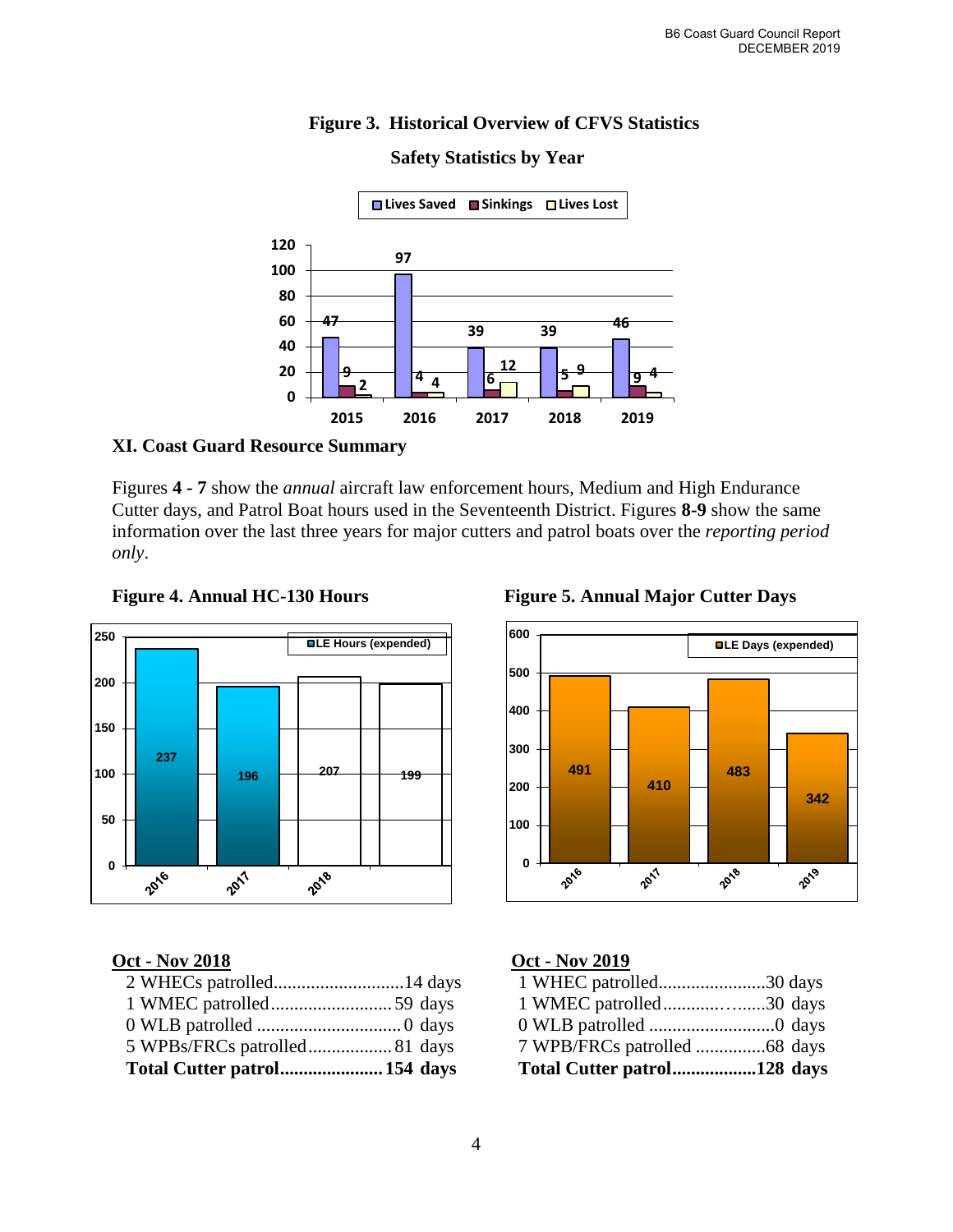| HH-60/65s flew133 hours |  |
|-------------------------|--|

### **LE Hours (expended) 790 828 770**

### **Figure 8. Oct-Nov Major Cutter Days**



**Figure 9. Oct-Nov Patrol Boat Hours** 





## Figure 6. Annual H60/65 Hours **Figure 7. Annual Patrol Boat Hours**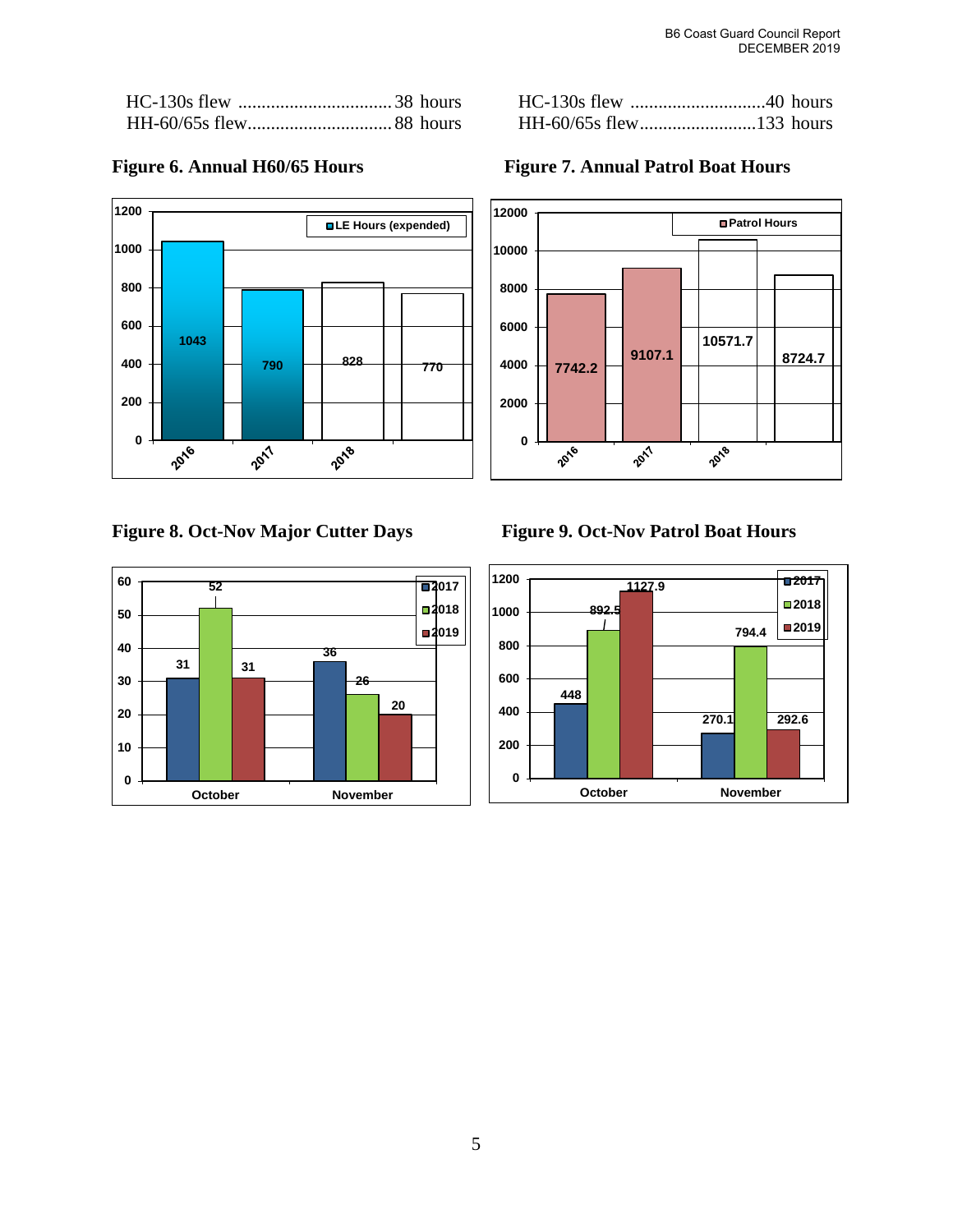#### *Appendix A*  October – November 2019 Search and Rescue Cases

| <b>Date</b> | <b>Vessel</b>                   | <b>Case Specifics</b>                                                                                                                                                                                                                                                      |  |
|-------------|---------------------------------|----------------------------------------------------------------------------------------------------------------------------------------------------------------------------------------------------------------------------------------------------------------------------|--|
| 9/28/19     | <b>ALASKA</b><br><b>VICTORY</b> | D17 received a MEDEVAC request for a crew member on board.<br>CGC ALEX HALEY launched the helicopter on board, hoisted the<br>crew member and transferred them to Cold Bay.                                                                                                |  |
| 10/12/19    | <b>GUARDIAN</b><br><b>ANGEL</b> | Sector Anchorage received a notification that FV GUARDIAN<br>ANGEL had lost steering. Sector contacted an AST vessel in the<br>area to assist in towing to a safe anchorage to make repairs.                                                                               |  |
| 10/23/19    | <b>DIANA JEAN</b>               | Sector Juneau received a report that FV DIANA JEAN was disabled<br>and adrift in heavy seas. Station Ketchikan was launched and a<br>UMIB was issued. Other vessels in the area responded to the UMIB<br>and assisted FV DIANA JEAN to a safe anchorage to effect repairs. |  |
| 11/6/19     | <b>IRENE H</b>                  | D17 received a MEDEVAC request for an injured crewmember. Air<br>Station Kodiak was launched, hoisted the crewmember and<br>transferred them to Kodiak.                                                                                                                    |  |
| 11/9/19     | <b>ONYX</b>                     | Sector Juneau received a distress call of a vessel taking on water.<br>CGC ANTHONY PETIT was diverted and Air Station Sitka was<br>launched. Master was able to beach the vessel and Air Station Sitka<br>hoisted the survivor from the beach.                             |  |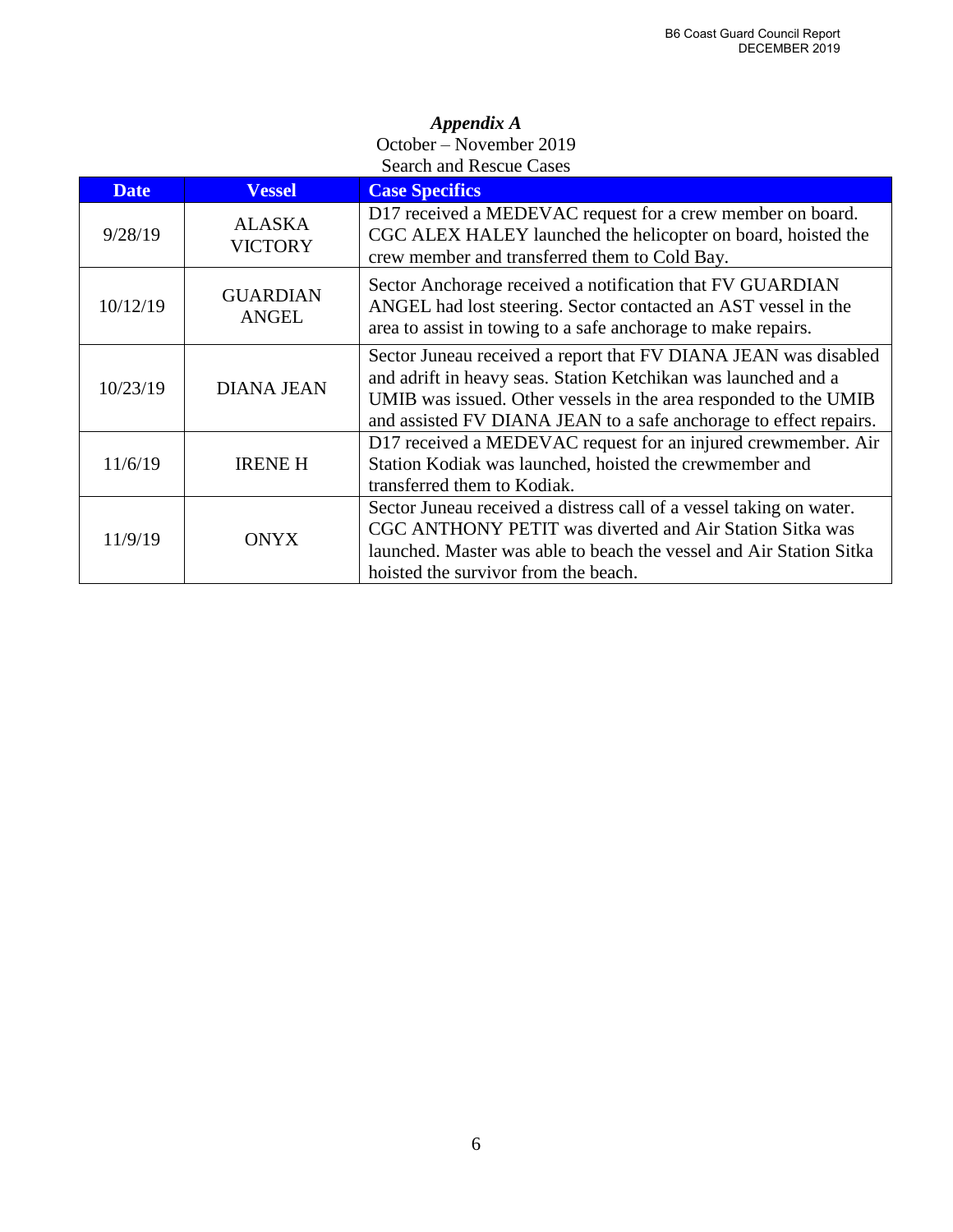#### *Appendix B*  October – November 2019 Fisheries Boardings without Violations

| <b>DATE</b> | <b>VSL NAME</b>       | <b>SPECIES</b> | <b>AREA</b> |
|-------------|-----------------------|----------------|-------------|
|             |                       |                |             |
| 10/2/19     | <b>MARGARET LYN</b>   | 270            | 517         |
| 10/2/19     | <b>MISTY DAWN</b>     | 270            | 517         |
| 10/2/19     | <b>EXCELLENCE</b>     | 270            | 517         |
| 10/2/19     | ROSE LEE              | 200            | 2C          |
| 10/4/19     | <b>ROBERT MAGNUS</b>  | 200            | 2C          |
| 10/4/19     | <b>KRUZOF</b>         | 200            | 2C          |
| 10/4/19     | <b>JODI MARIE</b>     | 200            | 2C          |
| 10/7/19     | <b>INVISIBLE</b>      | 710            | CG          |
| 10/7/19     | <b>LAURA S</b>        | 710            | CG          |
| 10/8/19     | <b>DEVA</b>           | 200            | 3A          |
| 10/8/19     | <b>TRIBUTE</b>        | 710            | <b>SE</b>   |
| 10/9/19     | <b>VIEKODA BAY</b>    | 110            | 610         |
| 10/9/19     | <b>WHITE CAP</b>      | 430            | 659         |
| 10/9/19     | <b>ALEUTIAN ISLE</b>  | 200/710        | 3A/SE       |
| 10/9/19     | <b>BUCK &amp; ANN</b> | 710            | <b>SE</b>   |
| 10/9/19     | <b>KALLISTE</b>       | 200/710        | 2C/SE       |
| 10/9/19     | <b>STORMBRINGER</b>   | 200/710        | 2C/SE       |
| 10/10/19    | <b>OBSESSION</b>      | 200/710        | 3A/WY       |
| 10/10/19    | <b>SPICY LADY</b>     | 200/710        | 3A/SE       |
| 10/13/19    | <b>AK9265AG</b>       | 200            | 2C          |
| 10/13/19    | <b>AK1220AK</b>       | 200            | 2C          |
| 10/13/19    | <b>AK4293AB</b>       | 200            | 2C          |
| 10/16/19    | <b>ERLAN</b>          | 923            | EAG         |
| 10/20/19    | PACIFIC HORIZON       | 450            | 659         |
| 10/21/19    | <b>HULA GIRL</b>      | 200            | 2C          |
| 10/21/19    | LISA JEAN             | 710            | SE          |
| 10/21/19    | <b>NOLAN MICHEAL</b>  | 895            | 659         |
| 10/26/19    | <b>SAINT PETER</b>    | 710            | <b>BS</b>   |
| 10/28/19    | <b>ARCTIC LADY</b>    | 921            | <b>BS</b>   |
| 10/28/19    | <b>PARAGON</b>        | 921            | <b>BS</b>   |
| 10/29/19    | <b>MAJOR</b>          | 710/200        | SE/3A       |
| 10/31/19    | <b>RAVEN BAY</b>      | 110            | 519         |
| 11/4/19     | <b>INTANGIBLE</b>     | 710            | <b>SE</b>   |
| 11/9/19     | <b>CYNOSURE</b>       | 110            | 509         |
| 11/10/19    | LADY JO               | 200            | 2C          |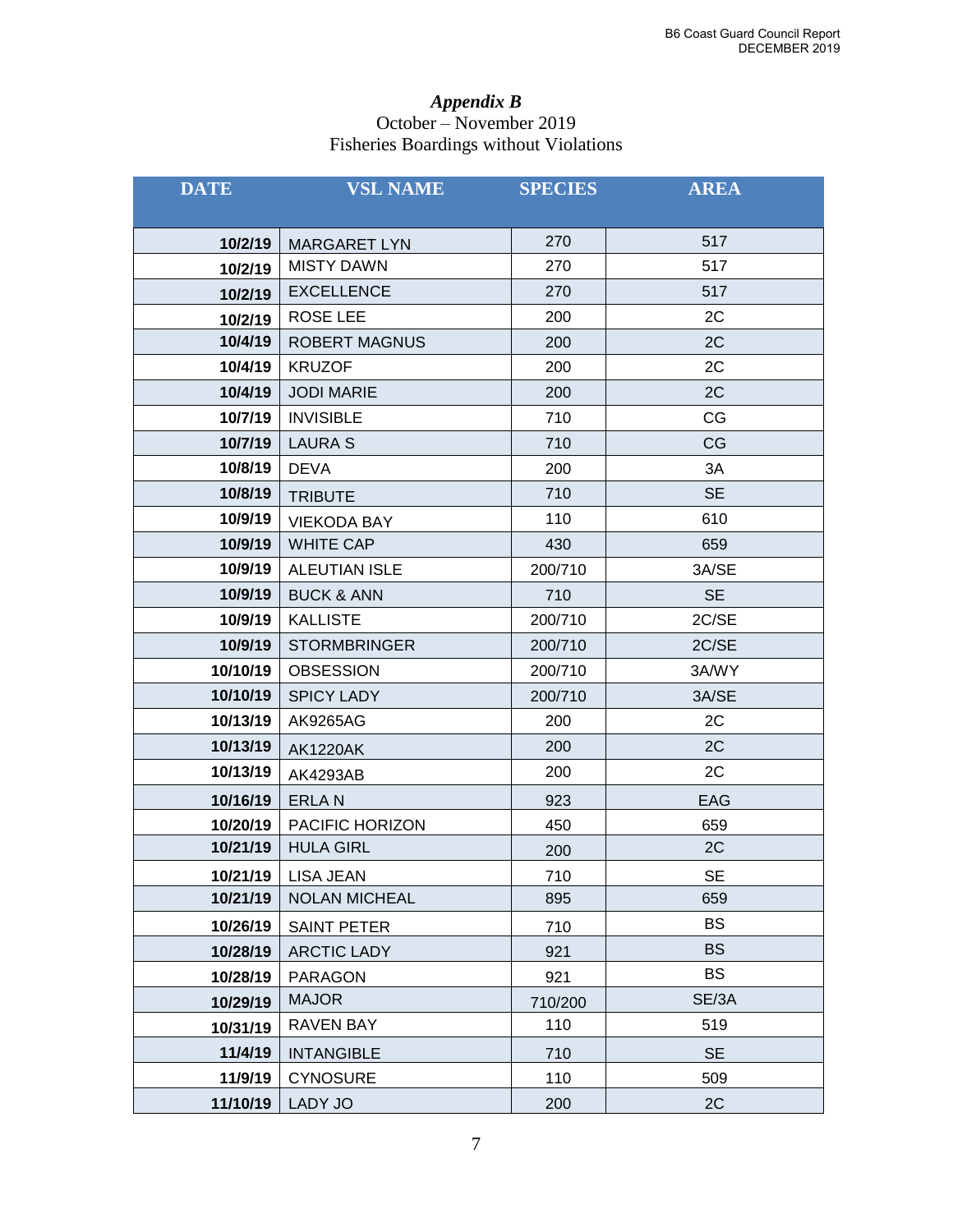| <b>DATE</b>                 | <b>VSL NAME</b>   | <b>SPECIES</b> | <b>AREA</b> |
|-----------------------------|-------------------|----------------|-------------|
| 11/10/19                    | <b>WINTER BAY</b> | 110            | 509         |
| 11/12/19                    | <b>MARY LOU</b>   | 895            | 659         |
| 11/12/19                    | <b>SAGACIOUS</b>  | 895            | 659         |
| 11/12/19                    | <b>JOHN BOY</b>   | 895            | 659         |
| 11/16/19<br><b>CERULEAN</b> |                   | 110            | 519         |
| 11/18/19                    | <b>TRIDENT</b>    | 110            | 519         |